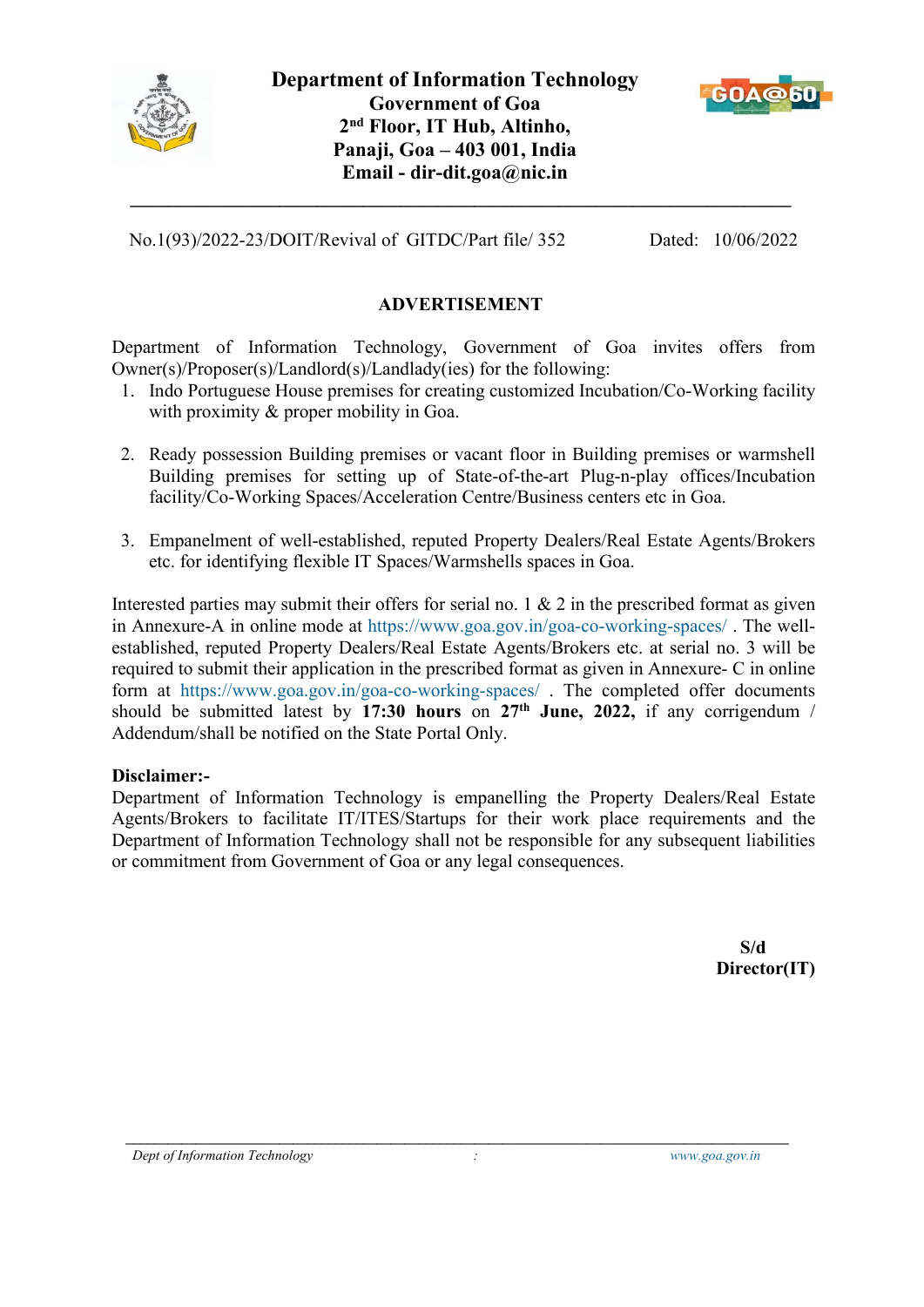### **Fields for online for Indo Portuguese House premises and Ready possession Building premises or vacant floor in Building premises or warmshell Building premises**

- 1. Name of the Building/Complex -
- 2. Developer/Landlord name -
- 3. Description of Property along with the Survey Nos -
- 4. Type of Property dropdown Indo Portuguese House Premises Ready Possession Building premises Vacant Floor in Building Premises Warmshell Building Premises
- 5. Address -
- 6. Locality -
- 7. City -
- 8. Year built -
- 9. Ownership structure -
- 10. Storey -
- 11. Unit No. / Office No / Space No. -
- 12. Facade description -
- 13. Floor description –
- 14. RCC Structure description -
- 15. Typical floor area in square meters -
- 16. Total carpet area in square meters -
- 17. Parking area in square meters -
- 18. Power backup: Yes/No
- 19. Central Air conditioning: Yes/No
- 20. Distance to Airport
- 21. Easy accessible by public transport Yes/No
- 22. Market -
- 23. Nearby Amenities -
- 24. Copy of Floor Plan -
- 25. Copy of Building Plan -
- 26. Rent per square meters including common maintenance expenses, house tax & other charges, charges for execution of lease deed.
- 27. Incase of the price on outright basis, the rate per square meters and shall includes Carpet area, Balconies, Lobby, Exclusive terrace, Common area, Car parking, GST, Stamp duty, Registration charges, etc.
- 28. Security deposit –
- 29. Availability of Security Services/ Guards Yes/No
- 30. Other facilities please specify -
- 31. Any other terms & conditions(if any)

**\_\_\_\_\_\_\_\_\_\_\_\_\_\_\_\_\_\_\_\_\_\_\_\_\_\_\_\_\_\_\_\_\_\_\_\_\_\_\_\_\_\_\_\_\_\_\_\_\_\_\_\_\_\_\_\_\_\_\_\_\_\_\_\_\_\_\_\_\_\_\_\_\_\_\_\_\_\_\_\_\_\_\_\_\_\_\_\_\_\_\_\_\_\_\_**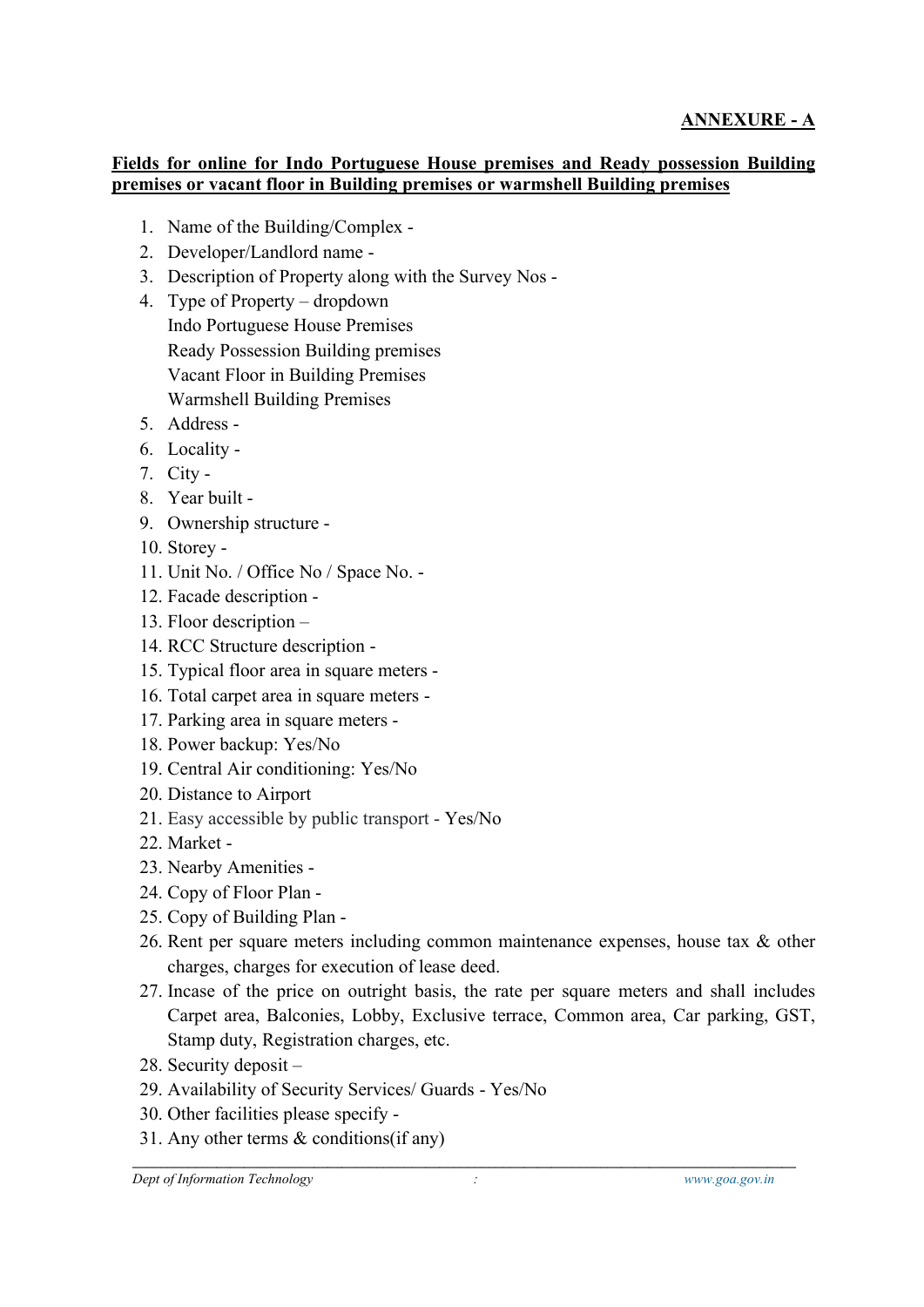## **Empanelment of well-established, reputed Property Dealers/Real Estate Agents/Brokers etc. for flexible IT Spaces/Warmshells spaces in Goa**

Department of Information Technology, Government of Goa desires to maintain the inventories of the flexible IT spaces/properties available in Goa to ease the search for IT/ITeS Companies/Startups for their workplace requirements. This search will facilitate the IT/ITeS Companies/Startups to explore various options available in the state of Goa.

# **TERMS & CONDITIONS FOR EMPANELMENT**

Following terms  $\&$  conditiona are to provide and regulate the manner and procedure for empanelling the well-established, reputed property dealers /real estate agents/brokers.

### **1. Definitions:**

For the purposes of these terms & conditions, the terms used will have the following meaning;

- (i) Property dealers/real estate agents/brokers means an eligible well-established, reputed Property dealer as per eligibility criteria at Annexure B who can provide their Real Estate Consultancy services in acquiring Building/IT Spaces/Warmshell/Property to IT/ITeS Companies on Lease basis/outright purchase basis.
- (ii) 'Competent Authority' shall be the Director (IT), Department of Information Technology or any other officer so designated by the Director (IT), Department of Information Technology.

## 2. **Scope of work:**

- a. To facilitate the IT/ITeS Companies in outright purchase or lease free from litigation & any encumbrances in Goa during the period of empanelment.
- b. Liaisoning/arranging site inspections, confirming w.r.t applicable developmental rules, authenticity of all relevant documents, approvals/Municipal records/Village Panchayat records/ property tax / any encumbrances on property in question.
- c. Preparatory work for Execution of Sale deed/agreement for sale/lease deed/Leave and Lisence etc.
- d. All ground work and liaisoning required, are to be carried out by the selected firm.
- e. The firm is responsible for collection of all these documents from the respective authorities after execution and handover the same to the IT /ITeS Company.f. In case of any litigation with any civic agency, local body, any government
- department, any private firm/persons, in this case for purchasing/sale of any property at any location as stated above, it will be the sole responsibility of the Consultant firm to resolve the issue, at their own expenses.

## **3. Tenure of Empanelment:**

The initial empanelment will be for two years or till finalization of tenancy of its vacant space. However, on completion of the term and satisfactory performance, the empanelment may be extended for a period of another one year by Director (IT), Department of Information Technology as per discretion. Department of Information Technology reserves the right to terminate the empanelment at any time without assigning any reason thereof.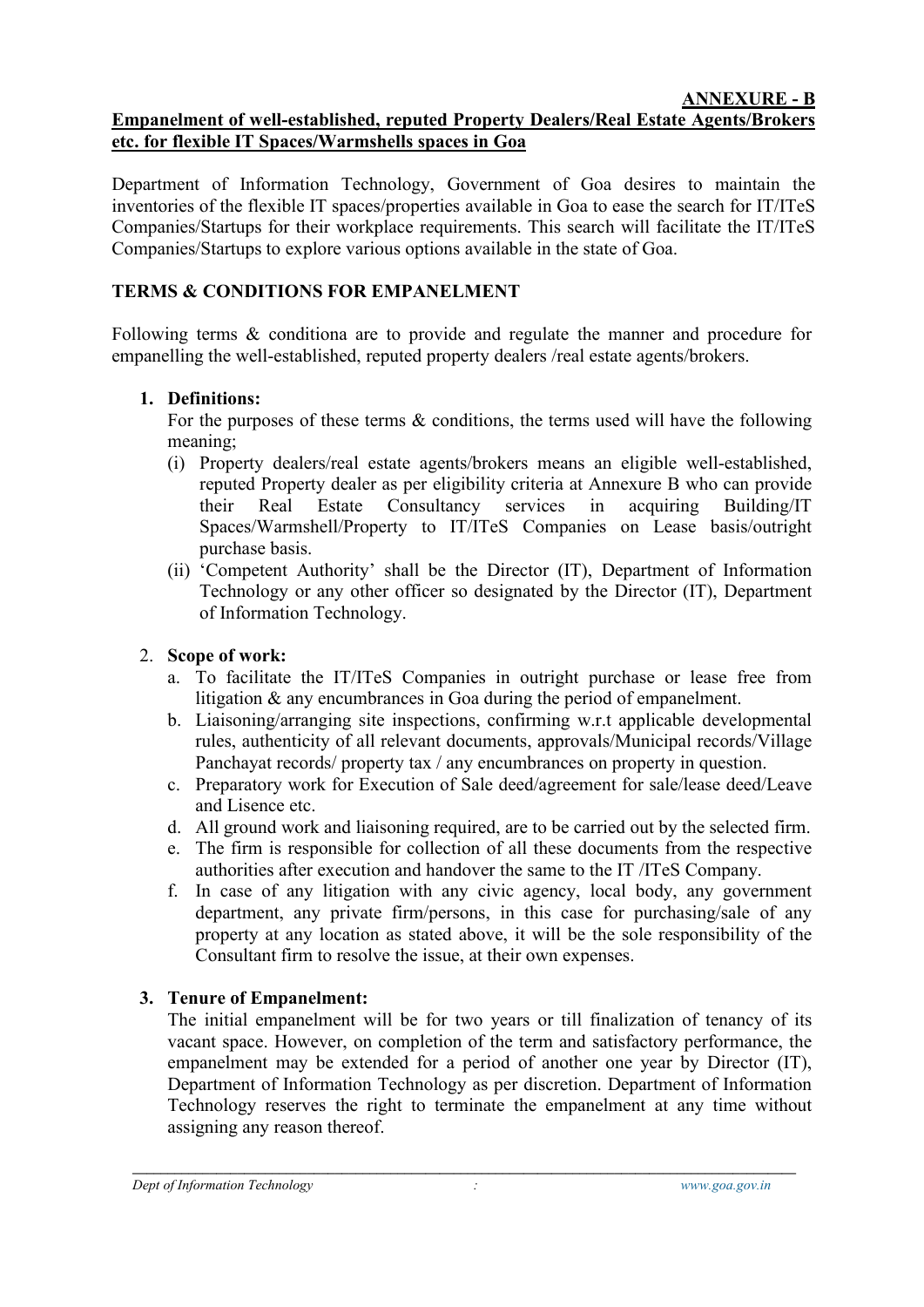#### **4. Eligibility Criteria:**

- a. The applicant for well-established, reputed Property Dealers/ Real Estate Agents/Broker should have their valid registration, as on date of making this application. If registration is not available then at least they should have submitted their application of registration & proof of having submitted this application needs to be furnished.
- b. The applicant for well-established, reputed Property Dealers/ Real Estate Agents/Broker must have a permanent address and shall submit authenticated copy of address proof of business.
- c. The applicant for well-established, reputed Property Dealers/ Real Estate Agents/Broker must have PAN & AADHAAR Card.
- d. The applicant for well-established, reputed Property Dealers/ Real Estate Agents/Broker must have Previous experience of Minimum five years and shall submit documentary proof.
- e. The applicant for well-established, reputed Property Dealers/ Real Estate Agents/Broker must have turnover of atlease 25 Lakhs per year for last two financial years and shall submit documentary proof such as Chartered Accountant Certificate/Balance Sheet and Profir & Loss account along with the Income Tax Returns.
- f. The applicant for well-established, reputed Property Dealers/ Real Estate Agents/Broker should not have been black-listed/ debarred by any Government/ Public Sector organization and should not be otherwise ineligible on any other ground like insolvency, and involvement in criminal cases of cheating, fraud etc.

# **5. Procedure for Empanelment:**

The Competent Authority will consider the applications for empanelment and applicants who satisfy the eligibility criteria may be empanelled for this purpose, the Competent Authority may authorize any officer/group of officers of Department of Information Technology and such authorized officer(s), while appraising the applications may consider the applications submitted by the dealers/agents.

## **6. Documents required tobe submitted:**

The dealers/agents will be required to submit their applications online in the prescribed format as given in **Annexure-B**. The copies of the documents are required to be submitted with the online application.

## **7. Communication of Empanelment:**

After a decision to empanel is taken, a communication in writing to this effect shall be sent to the shortlisted Firms. The process of empanelment shall be complete when Department of Information Technology receives an acceptance letter from the firm/dealer

**\_\_\_\_\_\_\_\_\_\_\_\_\_\_\_\_\_\_\_\_\_\_\_\_\_\_\_\_\_\_\_\_\_\_\_\_\_\_\_\_\_\_\_\_\_\_\_\_\_\_\_\_\_\_\_\_\_\_\_\_\_\_\_\_\_\_\_\_\_\_\_\_\_\_\_\_\_\_\_\_\_\_\_\_\_\_\_\_\_\_\_\_\_\_\_**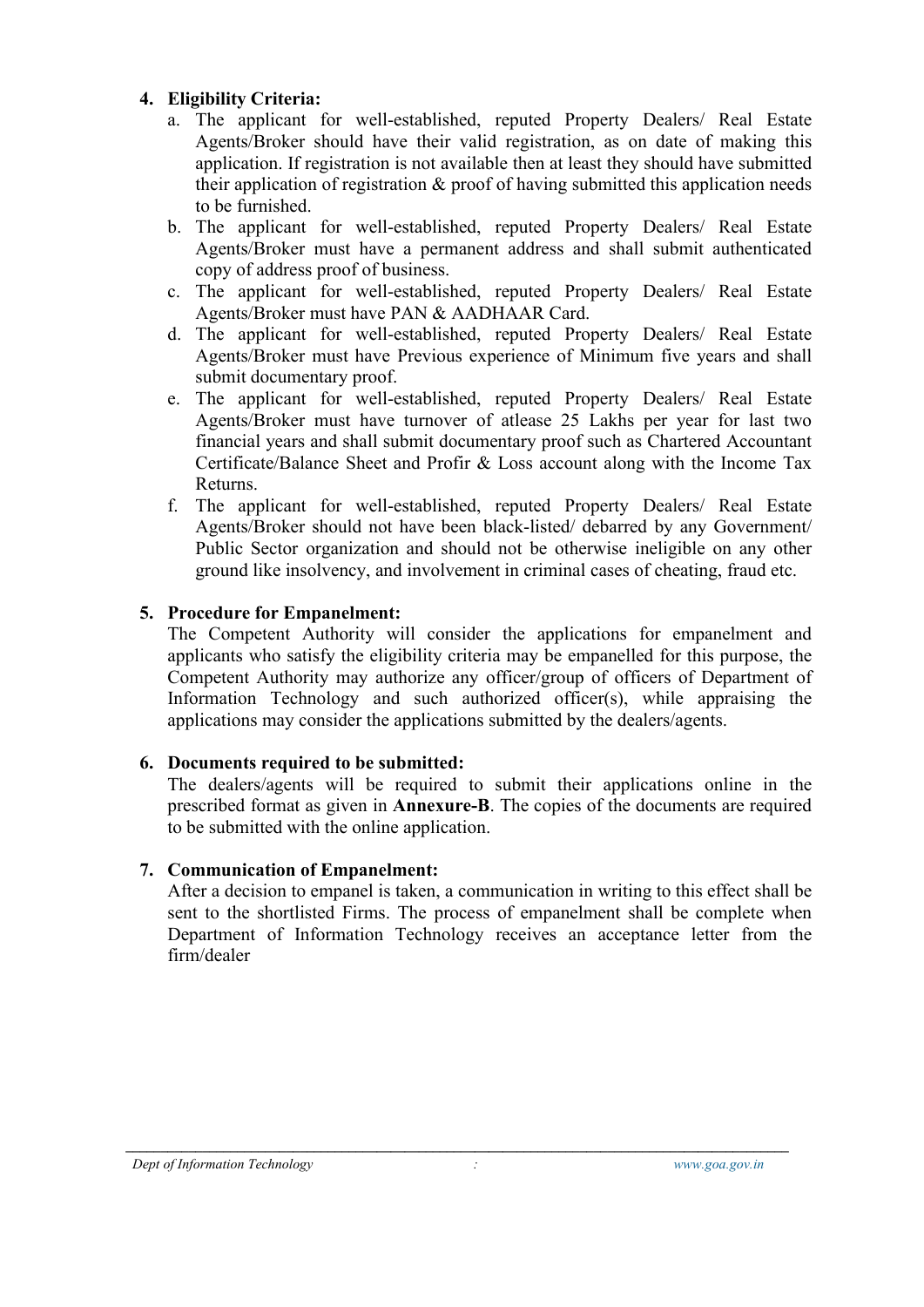#### **8. Time Period for completion of each assignment:**

The Empanelled Property Dealers/ Real Estate Agents/Broker has to complete every assignment given to them within 2 months period.

### **9. Acceptance & rejection of application:**

The Department of Information Technology reserves the right to accept or reject any application and annul the process and reject allapplications at any time prior to empanellment, without thereby incurring any liability to the affected Property Dealers/ Real Estate Agents/Broker or any obligation to inform the affected Property Dealers/ Real Estate Agents/Broker of the ground for the Department of Information Technology action.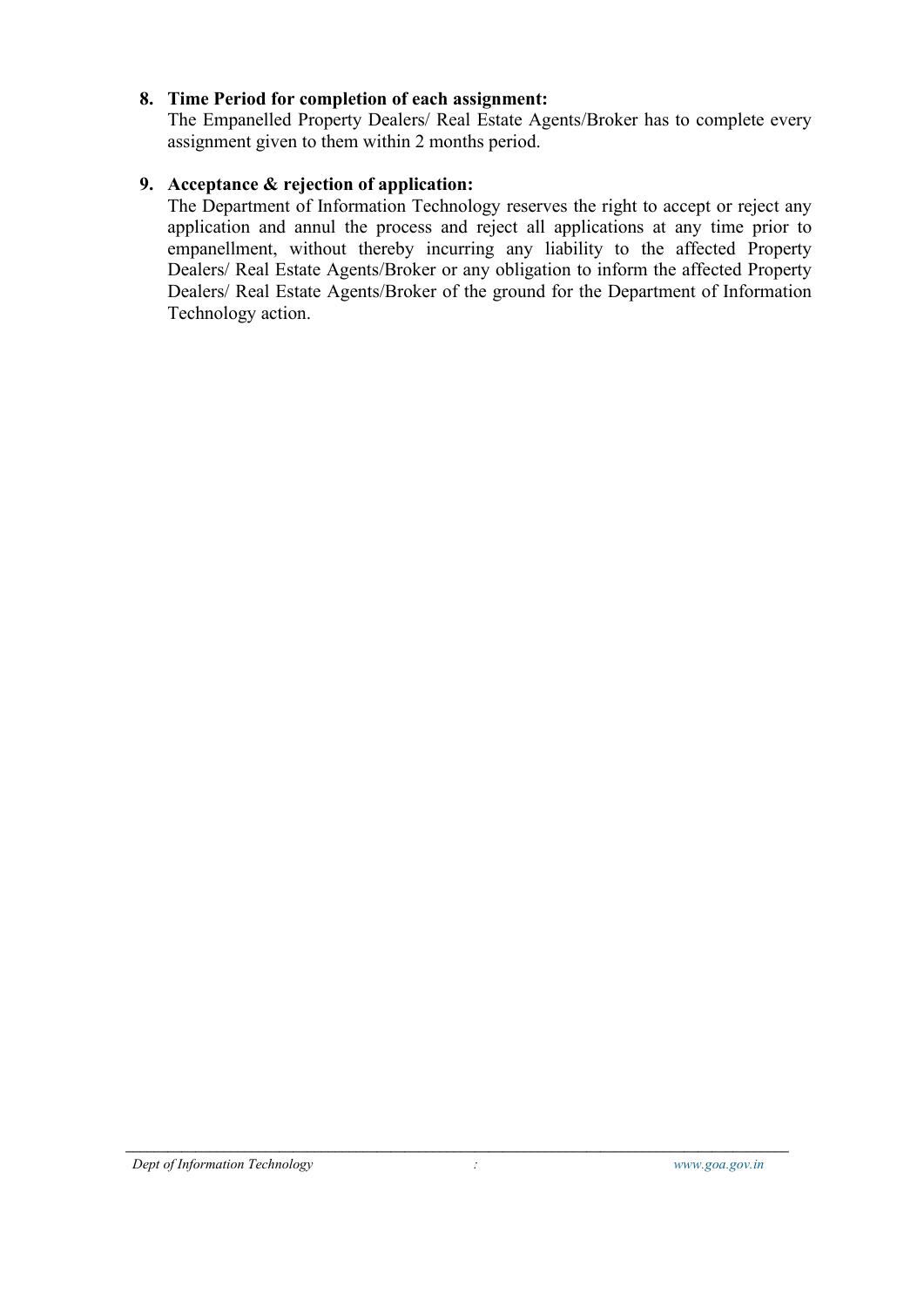### **Fields for online for Empanelment of well-established, reputed Property Dealers/Real Estate Agents/Brokers etc. for flexible IT Spaces/Warmshells spaces in Goa**

We, offer to provide services for the above-mentioned empanellment, in accordance with your advertisement dated XX/XX/2022 . We are hereby submitting our application.

- 1. Name of the well-established, reputed Property Dealers/Real Estate Agents/Brokers –
- 2. Complete Address Office –
- 3. Complete Address Residence –
- 4. e- mail Address –
- 5. Telephone No. (landline) -
- 6. GST Number -
- 7. Mobile No. –
- $8.$  PAN –
- 9. Aadhaar No. (Attach copy of Aadhaar Card in case of Individual and copy of Aadhaar Card of owners/Directors in case of Firm/Company etc.)
- 10. Details of experience (Minimum experience should not be less than five years) attach relevant documentary proof –
- 11. The applicant for well-established, reputed Property Dealers/ Real Estate Agents/Broker must have turnover of atlease 25 Lakhs per year for last two financial years and shall submit documentary proof such as Chartered Accountant Certificate/Balance Sheet and Profir & Loss account along with the Income Tax Returns.
- 12. Any other relevant details -

**\_\_\_\_\_\_\_\_\_\_\_\_\_\_\_\_\_\_\_\_\_\_\_\_\_\_\_\_\_\_\_\_\_\_\_\_\_\_\_\_\_\_\_\_\_\_\_\_\_\_\_\_\_\_\_\_\_\_\_\_\_\_\_\_\_\_\_\_\_\_\_\_\_\_\_\_\_\_\_\_\_\_\_\_\_\_\_\_\_\_\_\_\_\_\_**